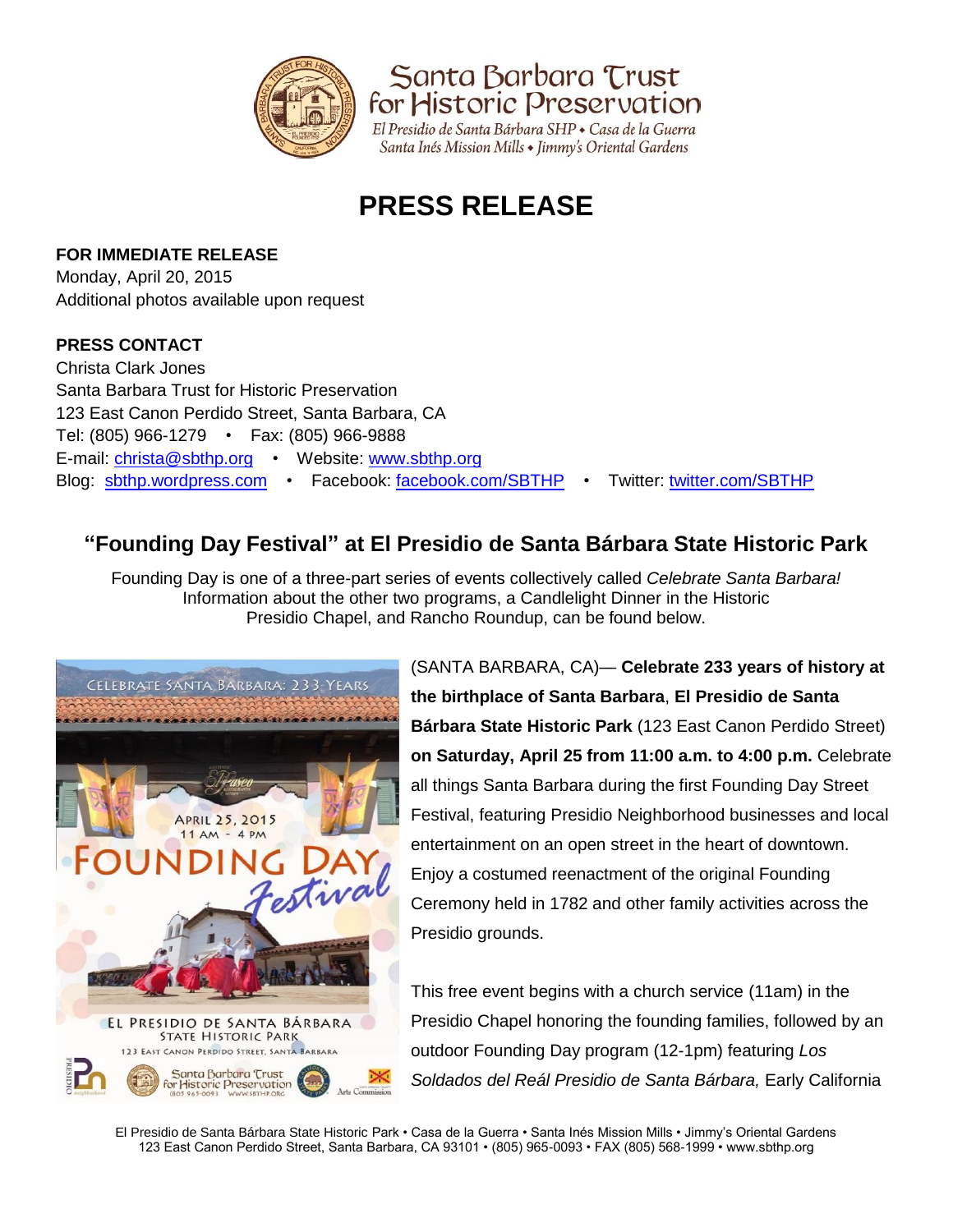dance and musical performances, and the presentation of Saint Barbara 2015 by the Native Daughters of the Golden West, Reina del Mar Parlor No. 126.

Following the ceremony (1-3:30pm), enjoy on-site educational activities throughout the Presidio that focus on the history and culture of early California. Converse with costumed demonstrators and experience life in Santa Barbara as it was during the late-1700s through heritage gardening, colonial cooking, pottery making, Chumash storytelling, archaeology, and more.

The Architectural Foundation of Santa Barbara will offer free sketch session for the Kids Draw Architecture program (1-3pm).



**Schedule** 1:00 Hawthorne Navy JROTC 1:30 Hula Anyone? 2:00 BFOM 3:00 Naked Voices 3:30 Sino West

Santa Barbara's Founding Day is funded in part by the City of Santa Barbara COMMUNITY EVENTS & FESTIVALS Program in partnership with the Santa Barbara County Arts Commission, the Towbes Foundation, and the California State Parks Foundation.



### **CALENDAR LISTING**

**Candlelight Dinner in the Historic Presidio Chapel** A memorable evening in the historic Presidio Chapel elegantly illuminated by candlelight as we enjoy an unforgettable taste of the past. Servers dressed in period costumes, a courtyard reception, four-course dinner, and light music create a magical night never before experienced in the Presidio Chapel. DATE & TIME: Friday, April 24, 2015 at 6:00 p.m. – 9:00 p.m. LOCATION: Presidio Chapel, El Presidio de Santa Bárbara

State Historic Park 123 East Canon Perdido Street, Santa Barbara, CA COST: \$350 per couple; \$200 per person For more information and to purchase tickets: (805) 966-1279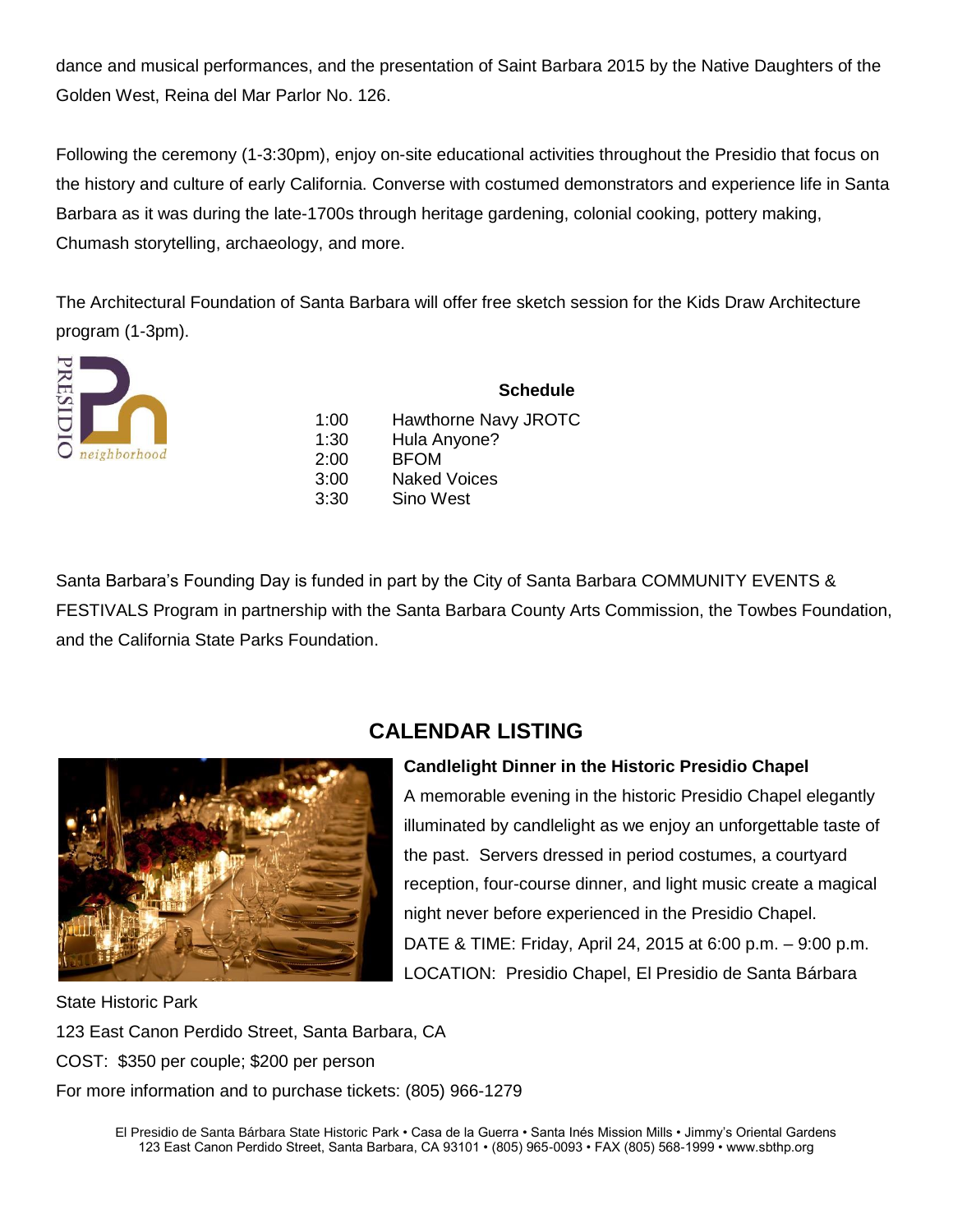

### **Founding Day Festival**

Join us at Santa Barbara's birthplace, El Presidio de Santa Bárbara, for a costumed reenactment of the founding ceremony, originally held on April 21, 1782. Afterwards, we'll celebrate all things Santa Barbara during the first Founding Day street festival, featuring Presidio Neighborhood businesses and local entertainment on an open street in the heart of downtown.

DATE & TIME: Saturday, April 25, 2015 from 11:00 a.m. to 4:00 p.m.

LOCATION: El Presidio de Santa Bárbara State Historic Park

123 East Canon Perdido Street, Santa Barbara

FREE Admission

For more information (805) 965-0093 or<www.sbthp.org>



#### **Rancho Roundup**

You won't want to miss an evening including different musical groups, dancing, entertainment, BBQ, Figueroa Mountain Beer, VIP area and more. DATE & TIME: Saturday, April 25, 2015 from 4:00 p.m. to 10:00 p.m. LOCATION: El Presidio de Santa Bárbara State Historic Park 123 East Canon Perdido Street, Santa Barbara COST: \$15 pre-order; \$20 at the door; \$75 VIP Tickets [ranchoroundup.nightout.com](https://nightout.com/events/ranchoroundup/tickets)

For more information (805) 965-0093 or [www.sbthp.org](file:///C:/Users/christa/Desktop/www.sbthp.org)

####

**ABOUT Santa Barbara Trust for Historic Preservation (SBTHP)**— For over fifty years the Santa Barbara Trust for Historic Preservation (SBTHP) has worked to *protect, preserve, restore, reconstruct, and interpret historic sites in Santa Barbara County*. Founded in 1963 by Dr. Pearl Chase and other concerned community leaders, SBTHP operates El Presidio de Santa Bárbara State Historic Park—Santa Barbara's 18<sup>th</sup> century birthplace—under a unique agreement with California State Parks. The State has purchased the building that housed Jimmy's Oriental Gardens, providing an opportunity to interpret the history of Santa Barbara's Asian American community in the Presidio Neighborhood. SBTHP owns and operates Casa de la Guerra, the 1820s